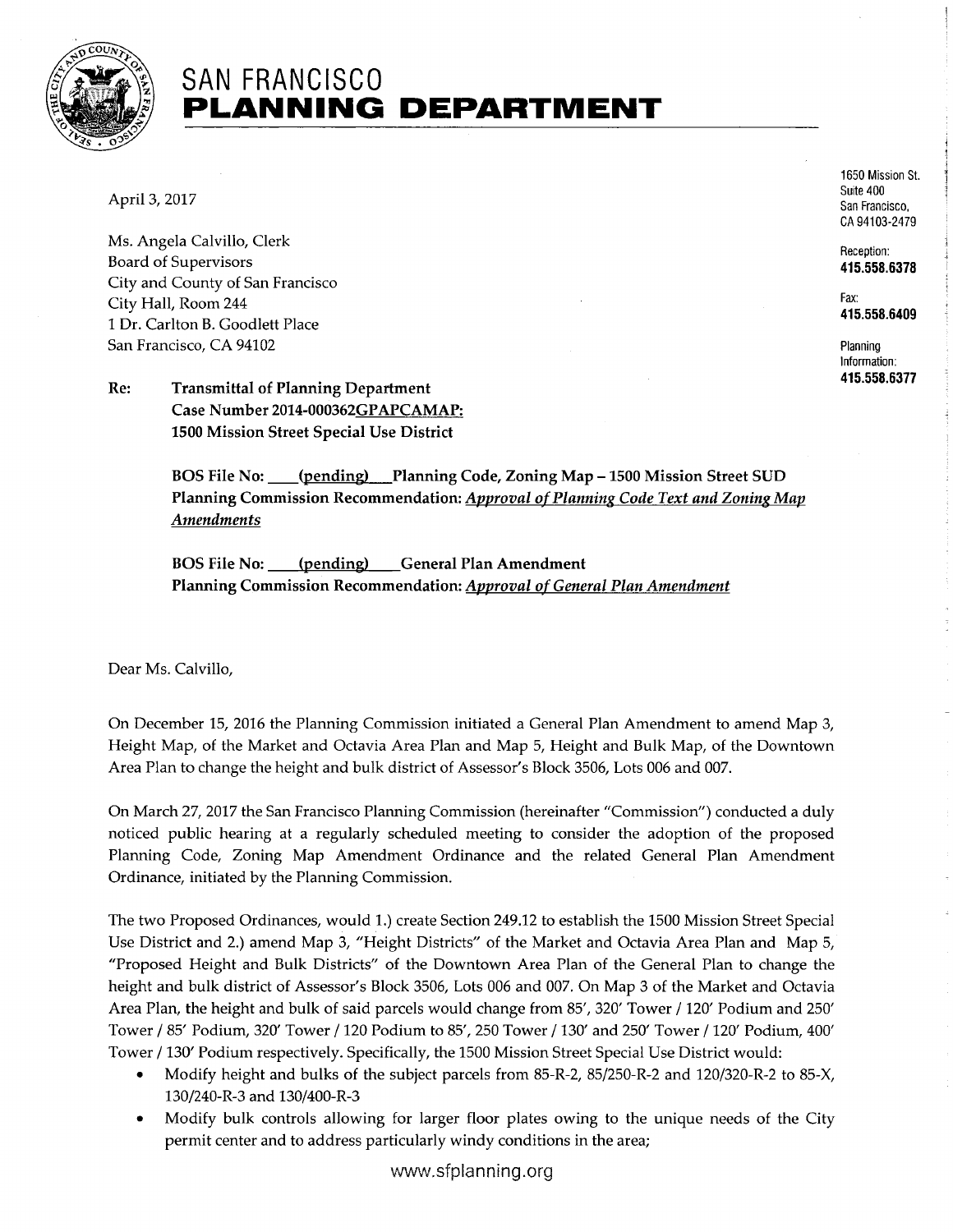- Allow for parking for the City's fleet in excess of what is currently permitted;
- Allow office uses above the fourth floor as a contingency should the City not occupy the office building
- Exempt affordable units and their proportional share of residential common areas from gross floor area calculations;
- Permit certain overhead projections intended primarily to reduce ground level wind speeds; and
- Limit the maximum horizontal area required for Dwelling Unit Exposure requirements to 65 feet

At the March 27, 2017 hearing, the Commission voted to recommend **approval** of the proposed General Plan and the Planning Code Text and Zoning Map Amendment Ordinances. Please find attached documents relating to the Commission's action. The original, signed to form, Microsoft Word versions of the Ordinances and legislative digests will be sent directly to the Clerk from the Department of Real Estate. If you have any questions or require further information please do not hesitate to contact me.

Sincerely,

Aaron Starr Manager of Legislative Affairs

cc: Mayor's Office, Nicole Elliot Supervisor Jane Kim District 6 Legislative Aide, April Ang Deputy City Attorney, John Malamut Deputy City Attorney, Jon Givner

## Attachments (one copy of the following):

Planning Commission Motion No. 19883 - Final EIR Certification

Planning Commission Motion No. 19884 - Adoption of CEQA Findings

- Planning Commission Resolution No. 19885 Adoption approval recommendation for the Ordinance entitled, "Ordinance amending the General Plan by revising the height and bulk designations for the 1500 Mission Street project, Assessor's Block 3506 Lots 006 and 007, on Map 3 of the Market and Octavia Area Plan and on Map 5 of the Downtown Area Plan; adopting findings under the California Environmental Quality Act; making findings of consistency with the General Plan as proposed for amendment and the eight priority policies of Planning Code, Section 101.1; and adopting findings of public necessity, convenience, and welfare under Planning Code Section 340."
- Planning Commission Resolution No. 19886 Adoption of approval recommendation of Ordinance entitled, "Ordinance amending the Planning Code to create the 1500 Mission Street Special Use District to facilitate development of the 1500 Mission Street (Assessor's Block 3506, Lots 006 and 007) project, to regulate bulk controls in the Special Use District, to modify Zoning Map SU07 to place the project site into this Special Use District and Zoning Map HT07 to modify the height and bulk district designations for the project site; adopting findings under the California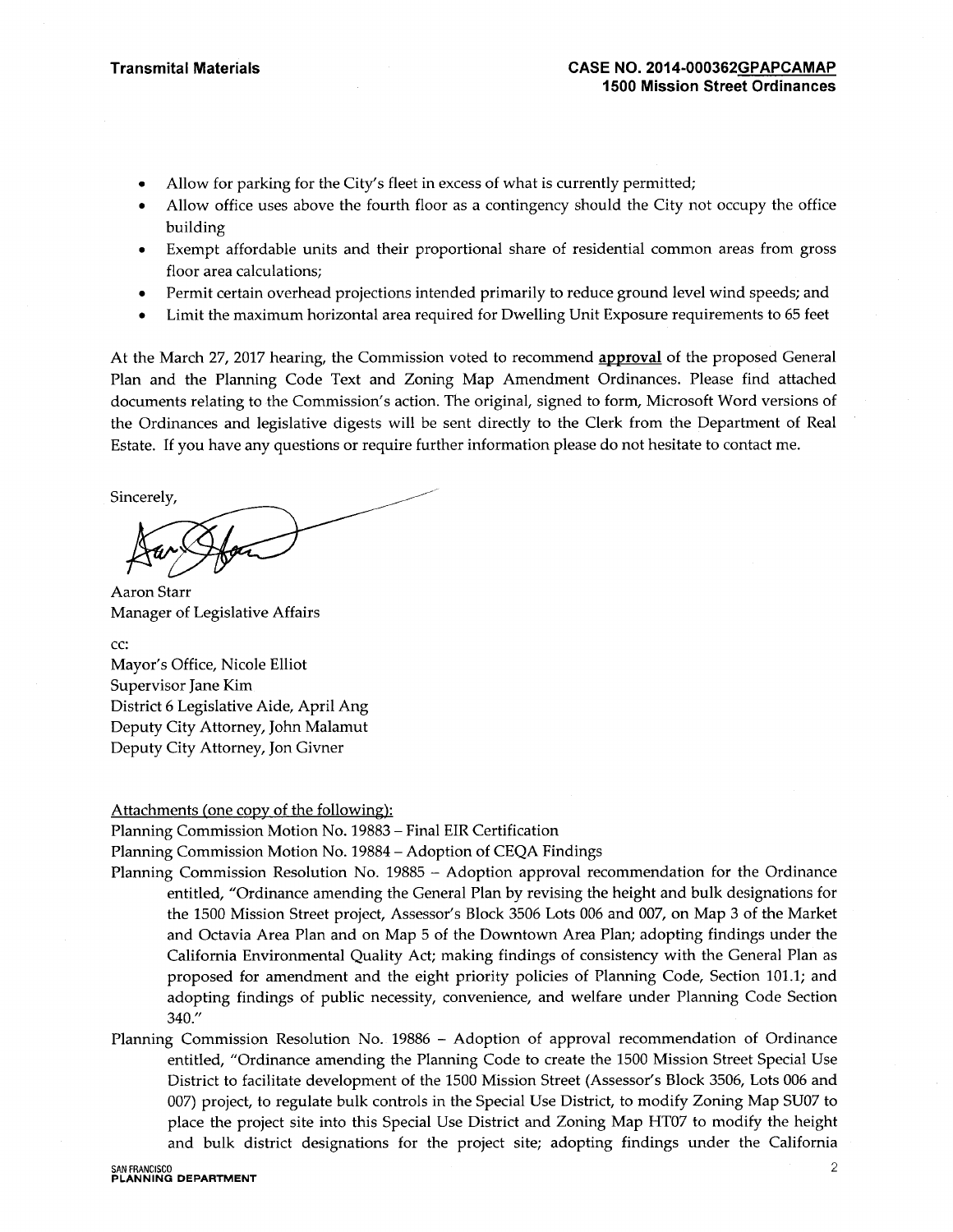Environmental Quality Act; making findings of consistency with the General Plan and the eight priority policies of Planning Code Section 101.1; and adopting findings of public necessity, convenience, and welfare under Planning Code Section 302."

Planning Commission Motion No. 19887 - Downtown Project Authorization

Planning Commission Motion No. 19821 - Initiation of General Plan Amendments

Planning Commission Motion No. 19822 - Initiation of Planning Code, Zoning Map Amendments (SUD)